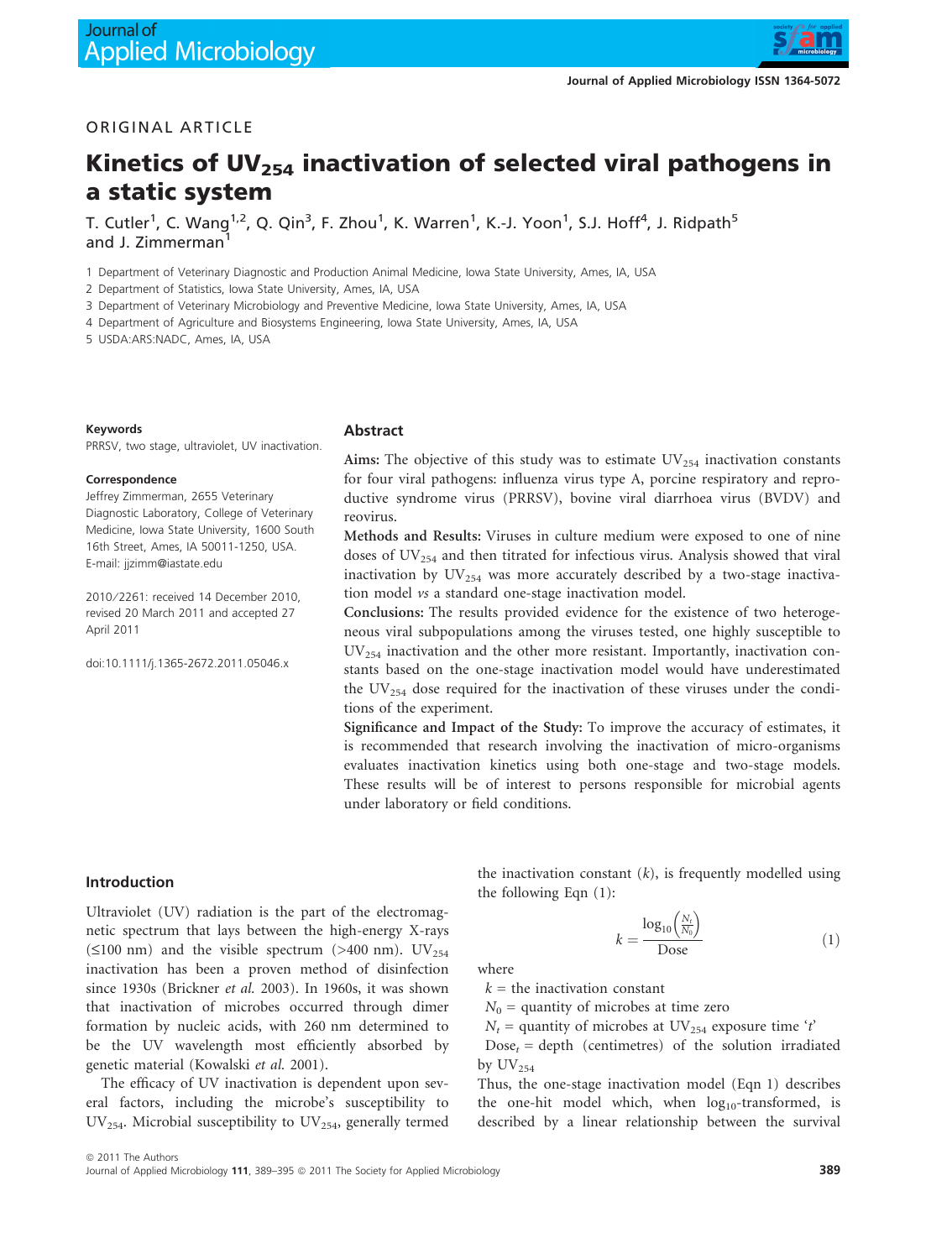fraction of the microbial population and the  $UV_{254}$  exposure dose (Goldberg et al. 1958). This model long served as the primary method for describing microbial susceptibility to  $UV_{254}$ . In 1964, Hiatt described the limitations of the model and proposed several alternate computational models to describe the inactivation of microbes (Hiatt 1964). More recently, Kowalski et al. (2001) described a two-stage inactivation model for  $UV_{254}$  inactivation of viruses. The objectives of this study were to compare the one-stage and two-stage inactivation models and report the inactivation constants for two enveloped  $(+)$ ssRNA viruses [porcine respiratory and reproductive syndrome virus (PRRSV) and bovine viral diarrhoea virus (BVDV)], an enveloped <sup>(-)</sup>ssRNA virus (influenza virus type A) and a nonenveloped dsRNA virus (reovirus) in a static environment. The viruses chosen include economically significant animal pathogens for which estimates of  $UV_{254}$ inactivation are not available.

### Materials and methods

### Experimental design

Viruses were suspended in culture medium and exposed to specific doses of  $UV_{254}$  by placing aliquots into wells of a modified 8-well plate (VWR, West Chester, PA, USA). Each plate included a positive control virus (BVDV, PRRSV, reovirus or influenza) that was protected from  $UV_{254}$  exposure by covering the well with aluminium foil. To reduce bias, the placement of each virus within the plate, the unexposed viral control for each plate and the  $UV_{254}$  dose for each plate were randomized. Following  $UV_{254}$  exposure, the samples were harvested and stored at -80°C until titrated for infectious virus. Viral inactivation data were analysed using both the one-stage inactivation and two-stage inactivation models (Goldberg et al. 1958; Kowalski et al. 2001).

#### Viruses

### Influenza virus

Influenza A/Swine/Iowa/73 (H1N1) (USDA: National Veterinary Service Laboratories, Ames, IA, USA) was propagated on Madin–Darby canine kidney (MDCK) cells (American Type Culture Collection (ATCC), Manassas, VA, USA). Cells were grown in 162-cm<sup>2</sup> flasks (Corning, Corning, NY, USA) using Dulbecco's modified Eagle's medium (DMEM) (Mediatech Inc., Manassas, VA, USA) supplemented with 0.25  $\mu$ g ml<sup>-1</sup> amphotericin B (Sigma Chemical Co., St Louis, MO, USA), 50  $\mu$ g ml<sup>-1</sup> gentamycin (Sigma Chemical Co.), 0.5 mol  $l^{-1}$  L-glutamine (Gibco, Carlsbad, CA, USA), 300 international units  $(IU)$  ml<sup>-1</sup> penicillin (Sigma), 300  $\mu$ g ml<sup>-1</sup> streptomycin (Sigma),

1·0% nonessential amino acids (HyClone, Logan, UT, USA), 25 mmol  $l^{-1}$  HEPES buffer (Sigma) and 10 $0\%$  heat-inactivated foetal bovine serum (FBS) (Sigma, verified BVDV free). When cells were confluent, the media were discarded and the flasks rinsed with 15 ml of complete infecting medium (CIM): 500 ml of DMEM growth medium, 7.8% bovine serum albumin (BSA) (Sigma) in place of 10% FBS, and 0.83 ml of trypsin working stock. Trypsin working stock was formulated at 100 mg of L-(tosylamido-2-phenyl) ethyl chloromethylketone (TPCK-treated) trypsin (Worthington Biochemical, Lakewood, NJ, USA) diluted into 100 ml of CIM. Flasks were inoculated with 5 ml of CIM containing SIV at a titre of  $1.26 \times 10^6$  TCID<sub>50</sub> ml<sup>-1</sup> and placed on a rocking platform in a 37 $\degree$ C humidified 5% CO<sub>2</sub> incubator for 90 min, after which the inoculum was discarded and replaced with 50 ml of maintenance medium (MM): DMEM growth medium with 4% heat-inactivated FBS in place of 10% FBS. Flasks were incubated at  $37^{\circ}$ C in a humidified 5% CO2 incubator and cells examined daily for cytopathic effect (CPE). When  $\geq$ 75% CPE was observed, flasks were freezethawed and the cell lysate was harvested. The harvested lysate was centrifuged at 10 000  $g$  for 20 min at 4°C and decanted, and the supernatant was stored at  $-80^{\circ}$ C.

### Porcine reproductive and respiratory syndrome virus

A type 2 PRRSV isolate MN-184 (provided by Dr Scott Dee, University of Minnesota) was propagated in MARC-145 cells (Iowa State University, Veterinary Diagnostic Laboratory, Ames, IA, USA), and confluent cells were inoculated with 5 ml of MN-184 virus at a titre of  $1 \times 10^{3.5}$  TCID<sub>50</sub> ml<sup>-1</sup>. The flasks were placed on a rocking platform in a 37°C humidified 5%  $CO<sub>2</sub>$  incubator for 90 min, then 40 ml of DMEM growth medium with 4% heat-inactivated FBS in place of 10% FBS was added, and the flasks were returned to the incubator for 36 h. Cell culture supernatant was harvested by flask freeze/thaw and centrifugation (10 000  $g$  for 20 min at 4°C). Viral stock was stored in 25-ml aliquots at  $-80^{\circ}$ C.

### Bovine viral diarrhoea virus

Singer strain BVDV type 2 (provided by Dr J. Ridpath, USDA: NADC) was propagated on bovine turbinate cell line T7 (provided by Dr J. Ridpath, USDA: NADC). The cells were grown in  $162$ -cm<sup>2</sup> flasks using EME growth medium: EME medium (Sigma) containing  $0.25 \mu g$  ml<sup>-1</sup> amphotericin B (Sigma), 50  $\mu$ g ml<sup>-1</sup> gentamycin (Sigma), 300 IU ml<sup>-1</sup> penicillin (Sigma), 300  $\mu$ g ml<sup>-1</sup> streptomycin (Sigma) and 10% FBS (Sigma, verified BVDV free). When cells were 75% confluent, the media were discarded and the flasks inoculated with 5 ml of EME growth medium containing BVDV at a titre of  $1.26 \times 10^6$  TCID<sub>50</sub> ml<sup>-1</sup> and placed on a rocking platform in a 37°C humidified 5%  $CO<sub>2</sub>$ incubator for 90 min. Thereafter, 40 ml of EME growth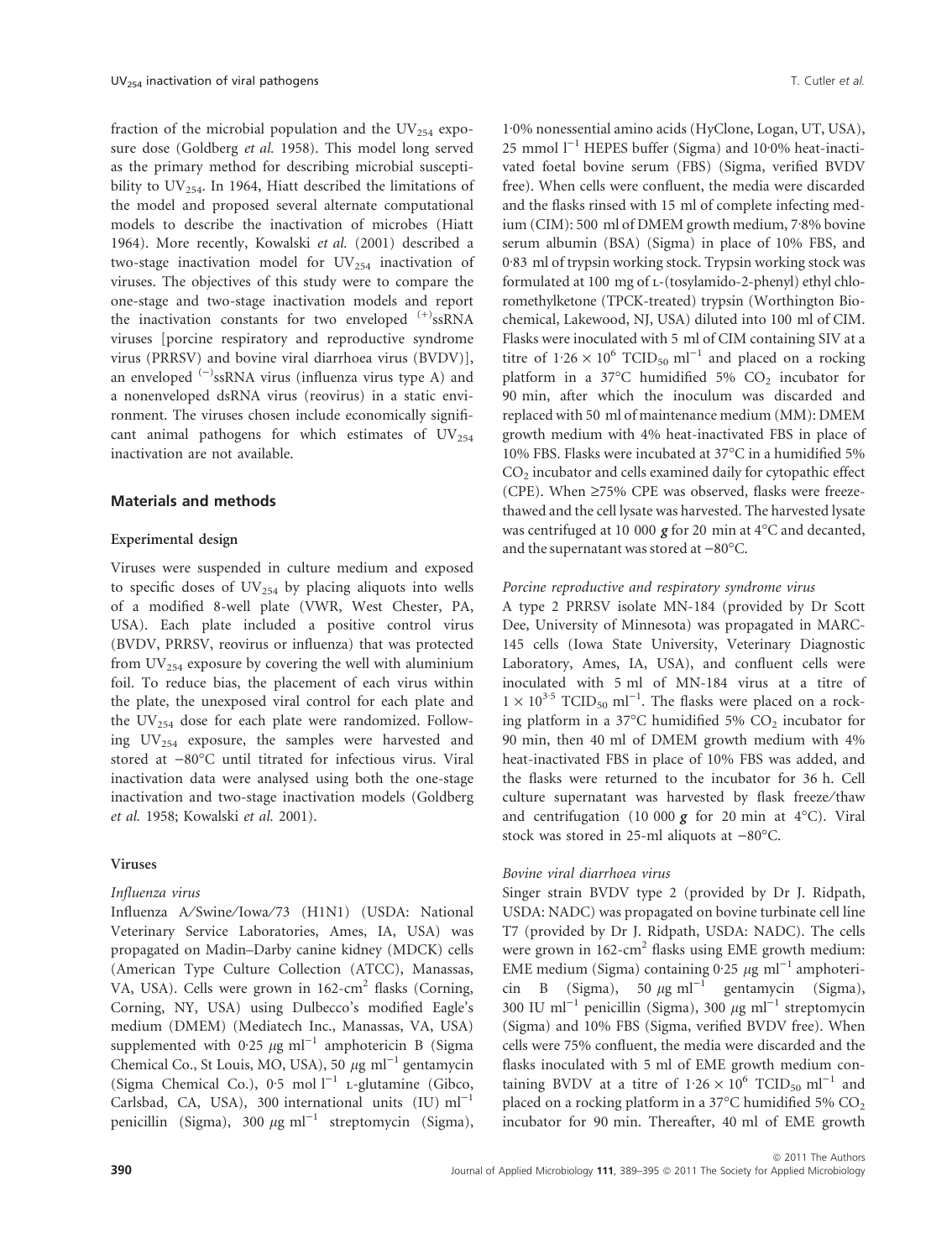medium was added and the cells were examined daily for CPE. When c. 75% CPE was observed, cell culture supernatant was harvested by flask freeze/thaw and centrifugation  $(10\ 000\ g\ for\ 20\ min$  at  $4^{\circ}$ C). Viral stock was stored in 25ml aliquots at  $-80^{\circ}$ C.

### Reovirus

Reovirus strain T3D<sup>C</sup> (provided by Dr Cathy Miller, Iowa State University) was propagated in spinner cultureadapted murine fibroblasts (L929 cells) as described by Qin et al. (2009). Confluent L929 cells were incubated with a multiplicity of infection of ten plaque-forming units per cell in Joklik c-MEM (Sigma) and stirred for 3 days at 35-C. Thereafter, the cells were pelleted, the supernatant was discarded, and the pellet was resuspended in an equal volume of fresh media. The resuspended cells were sonicated, as described by Nibert and Fields (1992), and then centrifuged at 3000  $g$  for 5 min. The supernatant was adjusted to a viral concentration of  $1.7 \times 10^9$  PFU ml<sup>-1</sup> with Joklik c-MEM media and stored at  $4^{\circ}$ C until used.

### Viral titration

Samples were assayed for infectious virus following the procedures described in the following paragraph. To avoid bias, sample aliquots were assayed blind and in random order. Viral titres were calculated using the Spearman–Kärber method and expressed as the median tissue culture infective dose (TCID<sub>50</sub>) ml<sup>-1</sup> (Hubert 1992).

# Influenza virus microinfectivity and hemagglutination assays

Swine testicle (ST) cells (ATCC CRL-1746) were propagated in 96-well tissue culture plates (Costar, Corning, NY, USA) using MEM growth medium: (MEM) minimum essential Eagle's medium (Sigma) containing 0.25  $\mu$ g ml<sup>-1</sup> amphotericin B (Sigma), 50  $\mu$ g ml<sup>-1</sup> gentamycin (Sigma), 2 mmol  $l^{-1}$  L-glutamine (Sigma), 100 IU ml<sup>-1</sup> penicillin (Sigma), 100  $\mu$ g ml<sup>-1</sup> streptomycin (Sigma) and 10% heat-inactivated FBS (Atlas, Fort Collins, CO, USA). Duplicate samples were serially tenfold diluted  $(10^{-1} 10^{-6}$ ) in MEM growth medium with 2% heat-inactivated FBS in place of 10% FBS. Test and control sample serial dilutions were plated at 100  $\mu$ l per well onto confluent cells. Plates were incubated in a 37 $\mathrm{^{\circ}C}$  humidified 5%  $\mathrm{CO}_{2}$ incubator and observed daily, when  $\geq 50\%$  CPE was observed, or at the end of the 7-day incubation, the plates were frozen at  $-80^{\circ}$ C.

All test wells were HA tested for confirmation using a hemagglutination (HA) assay. In brief, 50  $\mu$ l of positive control [Influenza A/Swine/Iowa/73 (H1N1)], negative control  $(1 \times$  PBS,  $pH = 7.2$ ) and fluid from freeze ⁄thawed CPE-positive wells was added to an untreated 96-well round bottom microtitration plate (Evergreen Scientific, Los Angeles, CA, USA) and serially twofold diluted (1 : 2 to 1 : 256) in  $1 \times$  PBS. Thereafter, 50  $\mu$ l of 0.55% turkey red blood cells (USDA: NVSL) was added to each well, and the plates were incubated for 30 min at 25-C. A positive reaction produced red blood cell agglutination, i.e. a 'mat' at the bottom of the well. Samples demonstrating CPE on the microinfectivity assay and an HA viral titre  $\geq 1$  : 4 were considered positive for infectious SIV. Viral titres were calculated on the basis of the number of wells in the microinfectivity assay showing CPE. Each sample was run in duplicate with the titres averaged.

### Porcine reproductive and respiratory syndrome virus microinfectivity assay

MARC-145 cells propagated in 96-well tissue culture plates (Corning) using DMEM growth medium were incubated at  $37^{\circ}$ C in a humidified 5% CO<sub>2</sub> incubator for 72 h. Samples to be assayed were serially tenfold diluted  $(10^{-1}-10^{-5})$  in DMEM growth medium without FBS. The growth medium was discarded, and five wells were inoculated with 100  $\mu$ l of sample at each dilution. The plates were placed in a 37°C humidified 5%  $CO<sub>2</sub>$  incubator for 90 min, the inoculum was discarded, and 100  $\mu$ l per well of growth medium containing 4% FBS, rather than 10% FBS, was added to each well. Plates were incubated at 37°C in a humidified 5%  $CO<sub>2</sub>$  incubator for 24 h. Following incubation, cells were fixed with cold 80% acetone/water solution and stained for 30 min at 37°C with SDOW-17F, fluorescein isothiocyanate–conjugated monoclonal antibody specific for PRRSV diluted, according to manufacturer's instructions (Rural Technologies Inc., Brookings, SD, USA). Viral titres were calculated on the basis of the number of wells showing a PRRSV-specific fluorescence reaction at each dilution. Each sample was run in triplicate and the titres were averaged.

#### Bovine viral diarrhoea virus microinfectivity assay

Madin–Darby bovine kidney cells (MDBK), (ATCC) were propagated in 96-well plates (Costar) using complete Ex-Cell<sup>TM</sup> MDBK-MM Medium (Sigma) containing 0.25  $\mu$ g ml<sup>-1</sup> amphotericin B (Sigma), 50  $\mu$ g ml<sup>-1</sup> gentamycin (Sigma), 2 mmol  $l^{-1}$  L-glutamine (Sigma), 100 IU ml<sup>-1</sup> penicillin (Sigma), 100  $\mu$ g ml<sup>-1</sup> streptomycin (Sigma) and 5% heat-inactivated equine serum (HyClone). Plates were incubated at  $37^{\circ}$ C in a humidified  $5\%$  CO<sub>2</sub> incubator until the cell monolayer was confluent. Samples were serially tenfold diluted  $(10^{-1}-10^{-6})$  in complete Ex-Cell<sup>TM</sup> MDBK-MM Medium, and 100  $\mu$ l per well of each sample dilution was applied over the cell suspension. Plates were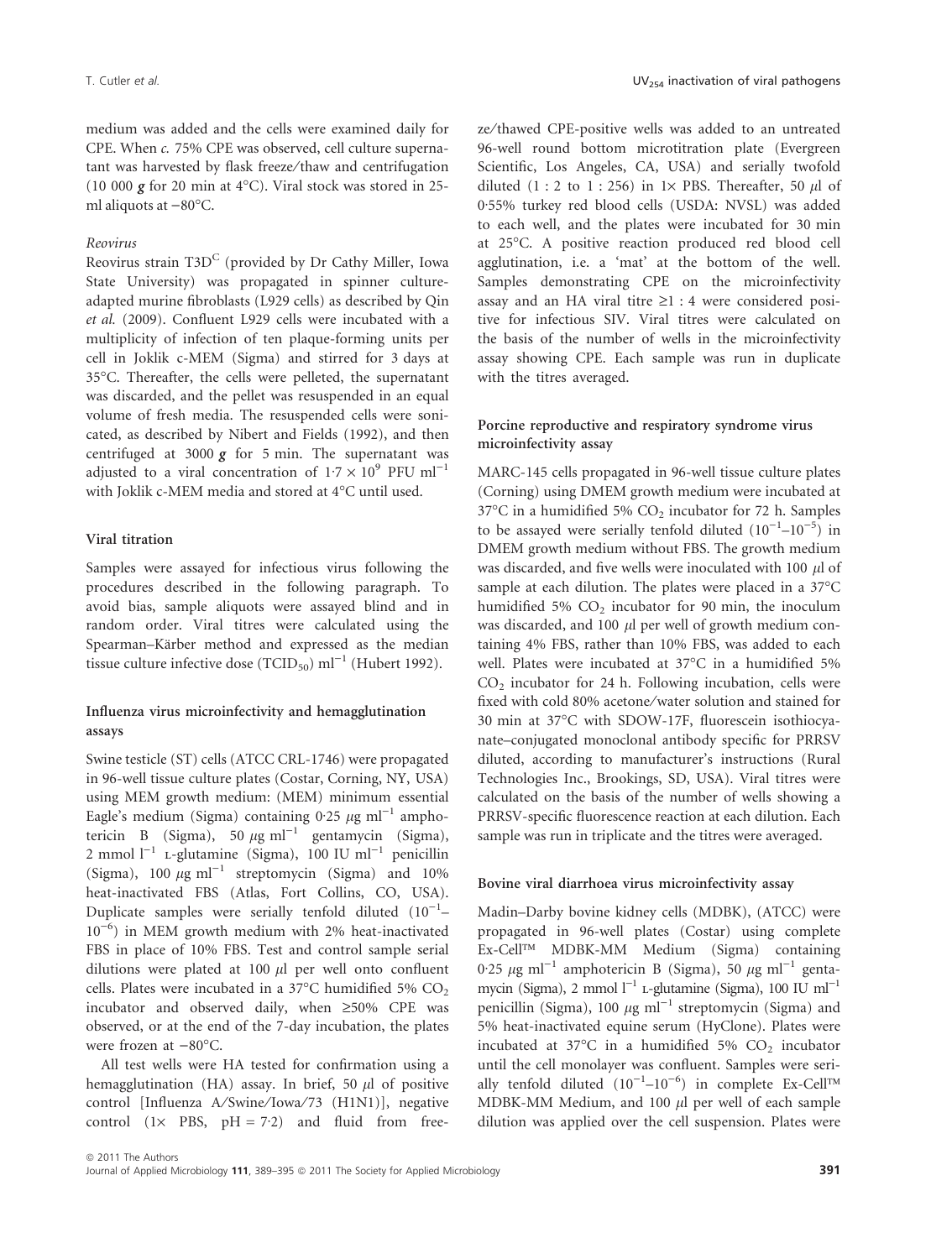then incubated at 37 $\mathrm{^{\circ}C}$  in a humidified 5%  $\mathrm{CO}_2$  incubator for 24 h, and then, the growth medium was replaced with 200  $\mu$ l per well of complete medium. The plates were returned to the incubator for an additional 24 h and viewed for CPE. The plates were then frozen at  $-80^{\circ}$ C until confirmatory testing to be carried out. Confirmatory testing and genotyping of BVDV results were carried out using RT-PCR with visualization on a 2% agarose gel (Ameresco, Solon, OH, USA). The viral RNA was extracted as per the manufacturer's specifications, using the Ambion MagMAX<sup>TM</sup>-96 Viral RNA Isolation kit (Ambion, Austin, TX, USA), reverse-transcribed and amplified using the Qiagen<sup>®</sup> One-Step RT-PCR kit (Qiagen, Valencia, CA, USA). Thermal cycling conditions were as follows:  $50^{\circ}$ C for 30 min, melt at 95 $^{\circ}$ C for 15 min, 35 cycles of amplification at  $94^{\circ}$ C for 30 s, 50 $^{\circ}$ C for 30 s, 72°C for 1 min and extension for 10 min at 72-C. Primers used were 5¢-TCGACGCCTTRRCAT-GAAGGT-3' and 5'-TCGACGCTTTGGAGGACAAGC-3'. The 180-basepair product was run on a 2% agarose gel and visualized under UV illumination.

### Reovirus plaque assay

L929 cells in Joklik's minimum essential medium (Sigma) containing 10% FBS (Atlanta Biological, Lawrenceville, GA, USA) were added to 6-well plates (Corning) at a concentration of  $2 \times 10^6$  cells per well and incubated at 37°C overnight. Thereafter, the medium was removed and the cells were washed once with sterile  $1\times$  PBS. To conduct the assay, the sample was serially diluted tenfold, and 100  $\mu$ l per well was added and allowed to adsorb for  $1$  h at 25 $^{\circ}$ C. The wells were then overlaid with 2 ml of complete  $1\times$ Medium 199 at 37°C. Overlay was formulated as 2× Medium 199 (Sigma) containing 4 mmol  $l^{-1}$  ml<sup>-1</sup> L-glutamine (Mediatech), 200 IU ml<sup>-1</sup> penicillin, 200  $\mu$ g ml<sup>-1</sup> streptomycin (Mediatech) and 20  $\mu$ g ml<sup>-1</sup> trypsin (Mediatech) to which was added an equal volume of 58°C 2% agar (BD Bacto<sup>TM</sup>, Franklin Lakes, NJ, USA). The plates were incubated for 48 h in a 37 $\degree$ C humidified 5% CO<sub>2</sub> incubator prior to counting plaques.

#### Exposure of viruses to ultraviolet  $(UV_{254})$

### Source of ultraviolet

The  $UV_{254}$ -emitting apparatus consisted of an 18-inch (46 cm), 2-lamp, surface-mounted, 110-volt, Ultraviolet fixture (American UV Company, Lebanon, IN, USA) fitted with two standard output, quasi-collimated beam, low-pressure, mercury vapour germicidal lamps emitting monochromatic UV radiation at 253.7 nm (American UV Company). For uniform output, the lamps were 'burned in' for 8 h prior to use. The  $UV_{254}$  source was mounted within an environmental chamber capable of maintaining a constant temperature of 4°C (Percival Scientific, Perry, IA, USA). The inside of the environmental chamber was draped with black burlap to eliminate the reflection of the  $UV_{254}$ . To allow lamps to reach full operating pressure within the  $4^{\circ}$ C environmental chamber, UV-emitting lamps were turned on 2 h prior to commencing the irradiation experiment and 20 min before each exposure treatment, thereafter.

### Viral exposure to ultraviolet

Prior to  $UV_{254}$  exposure, the clarified viral solutions were thawed and mixed thoroughly to disperse viral aggregates. Initial concentrations of  $1 \times 10^{84}$  (BVDV),  $1 \times 10^{60}$ (PRRSV),  $1 \times 10^{60}$  (influenza virus) and  $1 \times 10^{9.5}$  (reovirus)  $TCID_{50}$  ml<sup>-1</sup> were exposed to specific UV<sub>254</sub> doses  $(25, 50, 75, 100, 125, 150, 200, 250 \text{ and } 300 \text{ mJ cm}^{-2})$  by placing aliquots (2 mm depth) of each virus into four separate wells. One positive control virus (either influenza virus type A, PRRSV, BVDV or reovirus) was placed in a covered fifth well. The  $UV_{254}$  exposure dose (intensity  $\times$  time) was determined using the integration function of two commercial radiometers equipped with UV254 sensors (Technika, Scottsdale, AZ, USA). The  $UV_{254}$  doses  $(n = 9)$  were replicated five times, which corresponded to 45 plates.

To achieve the predetermined sample exposure dose, the two centre wells in one row of each plate were removed to accommodate a  $UV_{254}$  sensor. The viruses were exposed to  $UV_{254}$  by the use of an electronically controlled shutter system. After lamp warm-up (20 min), the shutters were opened and the plate was exposed to the target dose. When the dose was reached, the  $UV_{254}$ emitter was shut off, the shutter system reset, the next plate placed in the environmental chamber, and the UV254 emitters warmed up for 20 min prior to exposure. Following  $UV_{254}$  exposure, each viral suspension was harvested using a pipette, placed in a 2-ml storage vial labelled with the viral species and a random number and frozen at  $-80^{\circ}$ C until titrated for infectious virus.

In accordance with the Lambert–Beer's Law, the absorbance of any  $UV_{254}$  by the liquid medium was determined by measurements taken at the top of the 2 mm depth of the sample and beneath a quartz cuvette containing an equal (2 mm) depth of medium. The measured intensity was corrected for absorbance by the viral medium using Eqn 2 (Thurston-Enriquez et al. 2003):

$$
I_{\text{average}} = \frac{I_0(1 - e^{-a_c L})}{a_c L} \tag{2}
$$

where

 $I_{\text{average}} = \text{average UV}_{254}$  intensity (mW  $\text{cm}^{-2}$ )  $a_e$  = absorbance of the viral suspension to the base e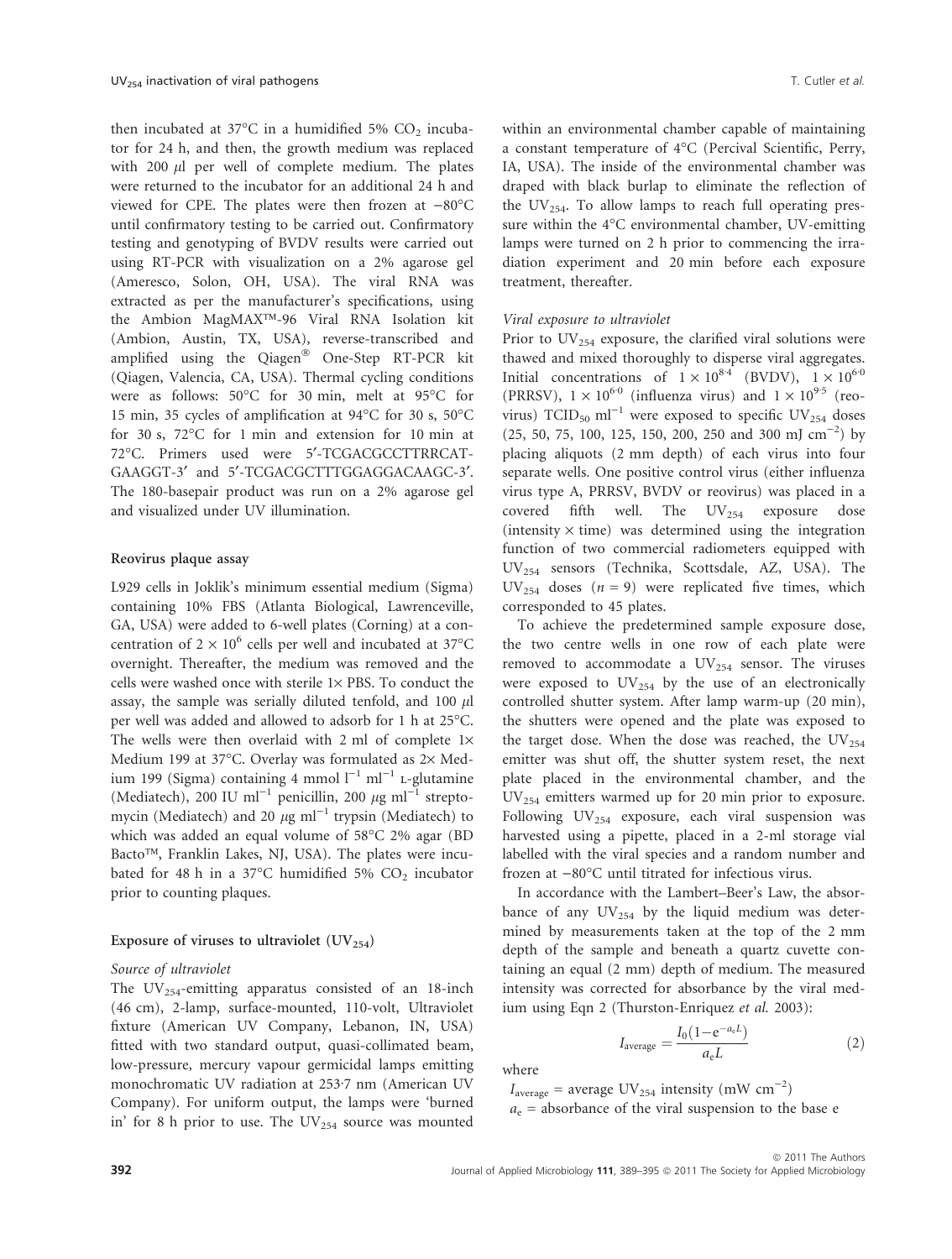$I_0$  = UV<sub>254</sub> intensity after passing through solution  $L =$  depth (centimetres) of the solution irradiated by the  $UV_{254}$  energy.

### Statistical analysis

Two statistical models were used for analysing the  $UV_{254}$ inactivation of each virus.

Model 1. The one-stage inactivation model (Eqn 1) assumed uniform susceptibility of the viral population and utilized simple linear regression (Eqn 3), with the log-transformed viral concentration as the response and the dose of  $UV_{254}$  as the explanatory variable:

$$
\log_{10} N_t = \log_{10} N_0 - k \cdot \text{Dose}_t \tag{3}
$$

where

 $N_t$  = quantity of virus in the test sample after treatment with Dose<sub>t</sub>

 $N_0$  = quantity of virus in the unexposed control sample  $k =$  the inactivation rate

Dose<sub>t</sub> = average UV<sub>254</sub> intensity  $\times$  time

In the one-stage inactivation model, the inactivation constant  $(k)$  is the quotient of the survival fraction  $\frac{N_t}{t}$  $N_0$  $\left(\frac{N_t}{N_c}\right)$  plotted against the dose. This linear regression model encompasses all of the data points and forces the points into one curve using the classic regression formula, omis mio c

Model 2. The two-stage inactivation model (Eqn 4) assumed two heterogeneous subpopulations: one relatively susceptible and the other relatively resistant to  $UV_{254}$ treatment (Nibert and Fields 1992):

$$
\log_{10} N_t = \log_{10} N_0 + \log_{10} [(1-f) \cdot 10^{-k_1 \cdot \text{Dose}_t} + f \cdot 10^{-k_2 \cdot \text{Dose}_t}] \tag{4}
$$

where

 $N_t$  = quantity of virus in the test sample after treatment with  $Dose_t$ 

 $N_0$  = quantity of virus in the unexposed control sample  $f =$  the resistant fraction of the total initial viral population with inactivation rate  $k<sub>2</sub>$ 

 $(1 - f)$  = the susceptible viral population fraction with inactivation rate  $k_1$ 

 $k_1$  = the inactivation rate of the inactivation curve for the 'fast decay population'

 $k_2$  = the inactivation rate of the inactivation curve for the 'resistant population'

Dose<sub>t</sub> = average UV<sub>254</sub> intensity  $\times$  time

The two-stage inactivation model provides two inactivation constants based on the quotient of the survival fractions of two separate microbial populations: the UV-susceptible population and the resistant population. The susceptible population  $(1 - f)$  has an inactivation

constant of  $(k_1)$ ; the resistant population (f) has an inactivation constant of  $(k_2)$ .

The analysis of the data was conducted using  $sAs^{\circledR}$  ver. 9.2 (SAS<sup>®</sup> Institute Inc., Cary, NC, USA). Simple linear regression analysis was performed for Model 1 using sas procedure GLM, and nonlinear regression analysis was performed for Model 2 using sas® procedure NLIN. Lack-of-fit F tests were performed to assess whether the two models fit the data adequately well, by comparing with a full ANOVA model. A P-value  $\leq 0.05$  was considered significant.

### Results

Analysis of the data showed that the one-stage inactivation model did not fit the data (Table 1). Specifically, the lack-of-fit tests for influenza virus ( $P = 0.0009$ ), PRRSV  $(P = 0.0002)$ , BVDV  $(P < 0.0001)$  and reovirus  $(P = 0.0410)$  showed a statistically significant difference between the observed variation in the data and the variation explained by the single curve model for each virus. Because of the lack of fit, the inactivation constants  $(k)$  derived from the one-stage inactivation analysis cannot accurately describe the amount of  $UV_{254}$  needed for the inactivation of these viruses under the conditions of the study.

Further analysis of the data showed a good fit between the observed variation in data and the variation explained by the two-stage inactivation model with lack-of-fit-test Pvalues  $>0.05$  for all viruses (Table 1). The two-stage model described inactivation curves composed of two slopes separated by an inflection point denoting the inactivation kinetics of the two viral populations (Figs 1–4). The twostage inactivation analysis estimated the susceptible population  $(1 - f)$  as 98.8% (influenza virus), 94.1% (PRRSV), 99.9% (BVDV) and 87.3% (reovirus) of the total viral population. Inactivation rates  $(k_1)$  in the susceptible population were calculated as  $0.0651$  (influenza virus),  $0.4995$ (PRRSV),  $0.0663$  (BVDV) and  $0.0142$  (reovirus). The resistant population (f) was a low proportion of the total population of influenza virus  $(1.2\%)$ , PRRSV  $(5.9\%)$  and BVDV (0.07%), but a larger proportion of the reoviral population (12.7%). Compared with the UV<sub>254</sub>-susceptible population, the resistant populations showed lower inactivation constants  $(k_2)$ , i.e. 0.0055 (influenza virus), 0.0143 (PRRSV),  $0.0095$  (BVDV) and  $0.0035$  (reovirus).

### **Discussion**

Chick's law describes the rate of microbial inactivation as the ratio of the viable population  $(N_t)$  to the original microbial population  $(N_0)$  in relation to exposure time  $(t)$ to an inactivator (Rubin and Elmaraghy 1977). The resulting one-stage inactivation constant (slope) is an estimate of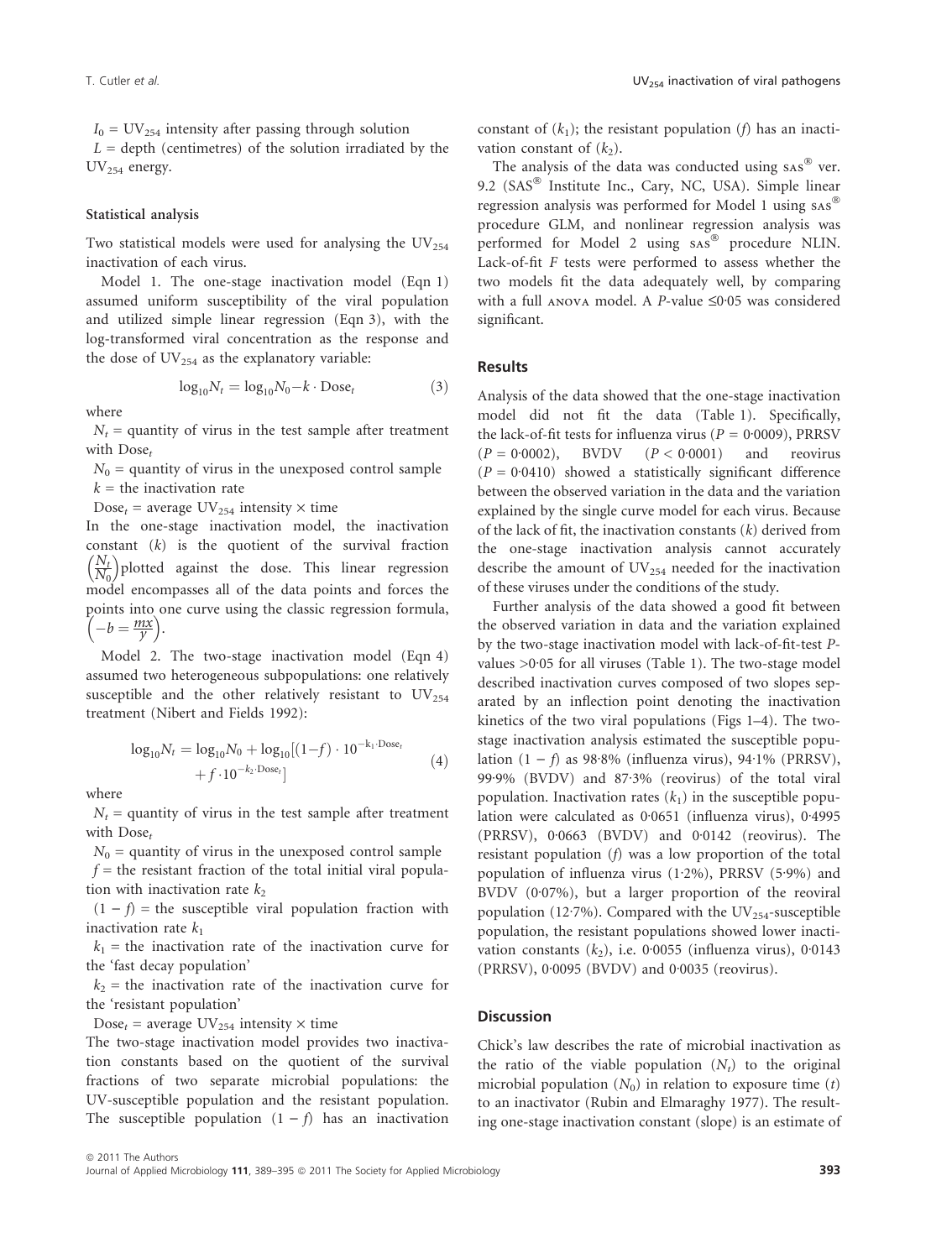| <b>Table 1</b> Parameter estimates and lack-of-fit-test results for two inactivation models |
|---------------------------------------------------------------------------------------------|
|---------------------------------------------------------------------------------------------|

|                                             | Influenza virus* | PRRSV <sup>+</sup> | <b>BVDVi</b> | <b>Reovirus</b> |
|---------------------------------------------|------------------|--------------------|--------------|-----------------|
| One-stage inactivation model                |                  |                    |              |                 |
| Intercept                                   | 4.9474           | 4.4367             | 7.1911       | 9.1991          |
| Inactivation rate $(K)$                     | $-0.0124$        | $-0.0258$          | $-0.0188$    | $-0.0066$       |
| Lack-of-fit-test P-value                    | 0.0009           | 0.0002             | < 0.0001     | 0.0410          |
| Two-stage inactivation model                |                  |                    |              |                 |
| Intercept                                   | 5.7970           | 4.7979             | 8.4495       | 9.3996          |
| Susceptible population proportion $(1 - f)$ | 0.988            | 0.941              | 0.999        | 0.873           |
| $(K_1)$ Inactivation rate $(1 - f)$         | $-0.0651$        | $-0.4995$          | $-0.0663$    | $-0.0142$       |
| Resistant population proportion $(f)$       | 0.012            | 0.059              | 0.001        | 0.127           |
| $(K2)$ Inactivation rate $(f)$              | $-0.00552$       | $-0.0143$          | $-0.00948$   | $-0.00347$      |
| Lack-of-fit-test P-value                    | 0.7146           | 0.0734             | 0.2227       | 0.2807          |

10

BVDV, bovine viral diarrhoea virus; PRRSV, porcine respiratory and reproductive syndrome virus.

\*Influenza A ⁄ Swine ⁄ Iowa ⁄ 73 (H1N1) provided by USDA: National Veterinary Service Laboratories, Ames, IA.

-PRRSV type 2 (isolate MN-184) provided by Dr Scott Dee, University of Minnesota, St Paul, MN. BVDV type 2 (Singer strain) provided by Dr J. Ridpath, USDA: National Animal Disease Center, Ames, IA. §Reovirus strain T3D<sup>C</sup> provided by Dr Cathy Miller, Iowa State University, Ames, IA. –Kowalski et al., 2001.



Figure 1 Influenza virus: Linear regression (lack-of-fit  $P = 0.0009$ ,  $k = -0.0124$ ), two-stage inactivation (lack-of-fit  $P = 0.7146$ ,  $k_1 = -0.0651$ ,  $k_2 = -0.00552$ ). (....) One-stage inactivation curve and (-) Two-stage inactivation curve.

9 PRRSV TCID<sub>50</sub> per ml PRRSV TCID<sub>50</sub> per ml 8 7 6 5 4 3 2 0 300 50 100 150 200 250 UV254 exposure (mJ cm–2)

Figure 2 Porcine respiratory and reproductive syndrome virus: Linear regression (lack-of-fit  $P = 0.0002$ ,  $k = -0.0258$ ), two-stage inactivation (lack-of-fit  $P = 0.0734$ ,  $k_1 = -0.4995$ ,  $k_2 = -0.0143$ ). (  $($ ....) One-stage inactivation curve and (-) Two-stage inactivation curve.

the rate of microbial inactivation based on the assumption of a linear relationship between microbial inactivation and contact time. This relationship has been used to describe the kinetics of microbial populations under a variety of inactivating conditions, including exposure to  $UV_{254}$  irradiation (Chang et al. 1985; Kowalski et al. 2001; Thurston-Enriquez et al. 2003). One-stage inactivation estimates may be accurate for describing  $UV_{254}$  inactivation in homogenous microbial populations (Hiatt 1964). However, onestage estimates do not address the problem of 'tailing off' of UV inactivation curves and may overestimate the rate of inactivation (Hiatt 1964; Hijnen et al. 2006). Jagger (1967) hypothesized that microbial populations were actually composed of two subpopulations: a larger  $UV_{254}$ -suscepti-

ble population and a smaller  $UV_{254}$ -resistant population. Others have hypothesized that the UV-resistant population reflects differences in viral clumping, sample preparation, viral coat structure or viral genomics (Thurston-Enriquez et al. 2003). Regardless of the mechanism, Riley and Kaufman (1972) proposed an equation that accurately described the  $UV_{254}$  inactivation of Serratia marcescens as a two-stage process. Perhaps because deriving estimates for the two-stage inactivation model were computationally demanding prior to the availability of desktop computers, the two-stage approach has not been widely used to describe the kinetics of microbial inactivation. For example, there are no estimates of  $UV_{254}$  inactivation of BVDV,